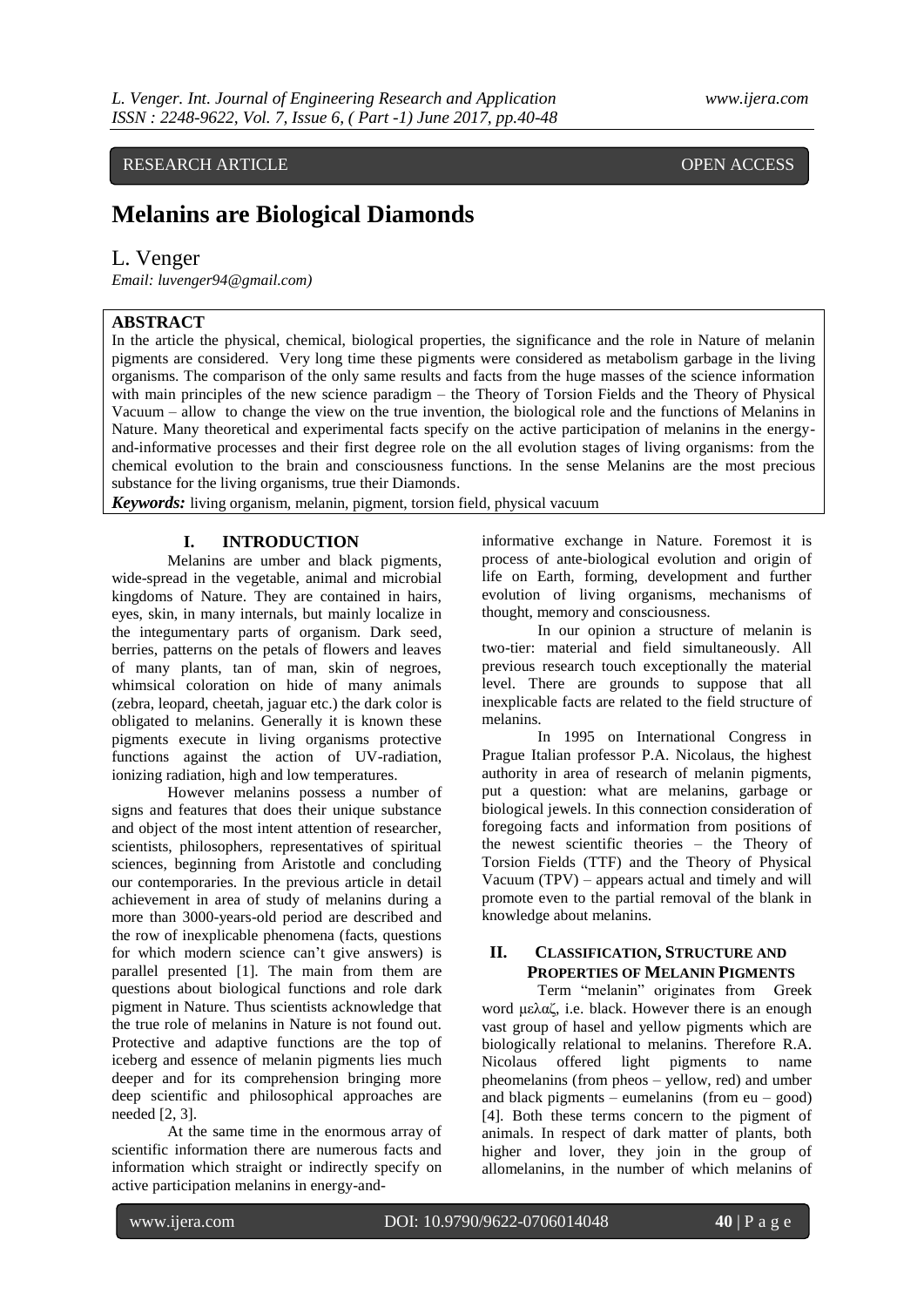higher plants phytomelanins are selected. On a Fig. 1 the structural formulas of most studied melanins are presented.



**Fig. 1** Supposed structural formulas of some melanins: a) Ustilago maydis-melanini; b) Aspergillus niger-melanin; c) Vitis vinifera L. melanin

Selected that or by other method melanin is in dried up kind is black or umber powder with metallic brilliance. It is an amorfous matter the disorderly orientation of monomeric units. Melanins are insoluble in most mineral and organic solvents. Universal and the almost unique solvents are bases NaOH or KOH (0,5 – 1,0 M). On a Fig. 2 preparations of phytomelanins (got by author of this article) are presented. '



**Fig. 2** External appearance of phytomelanins

All melanins possess paramagnetic properties which first have been found by Kommoner in 1954 by method of electronic spin resonance (ESR). Paramagnetic properties testify to presence in the matter of stable free radicals.

Melanins show ESR-absorption as a slightly asymmetric singlet with g-factor within the limit of  $2,0030 - 2,0040$ . The closeness of melanin g-factor to the g-factor of stable unpaired electrons 2,0023 testifies to the closeness of their properties. Concentration of paramagnetic centers in melanins is within the limits  $10^{17}$  -  $10^{21}$  spin/gram. A presence of signal ESR is so characteristically for melanins that absence of this signal in a black pigment unreservedly calls a doubt in a belonging of this pigment to the class of melanins. On a Fig. 3 the ESR-signal of grapes melanin is presented.



**Fig. 3** ESR-signal of grape melanin: a) fresh pigment  $1980<sup>th</sup>$ ; b) the same pigment after 24 years in  $2004^{\text{tl}}$ 

#### **III. PECULIARITIES OF MELANINS**

In unanimous opinion of numerous researchers melanins occupy the quite special position among other biogenetic polymers on Earth. Many signs testify to it: physical and chemical properties; a place in the evolution of ante-biological and then biological structures; method of synthesis; wide distribution in Nature; "slipness away" from researchers, i.e. research inaccessibility to study by known science methods; many useful properties (antioxidantive, radio protective, tumor protective, antistressive etc.). Scientifical and technical literature have at one's disposal the numerous examples of the indicated properties. We will bring only some of them.

As marked already, all melanins possessed a high paramagnetism. This property is characteristic for the living state of matter. Melanins are unique they save the ESR-signal both in vivo and in vitro during very long time and does not lose it even at every hard chemical treatments. On this unique property of melanins a prominent scientist A. Szent-Giorgy specified [5]: "The more intensive life, the higher of metabolism in one or another tissue and the more intensive ESR-signal from this tissue. After death an organism paramagnetic properties are lost and diamagnetic receptivity increases. ESR-signal is presumably the signal of Life. Only very not much stable matters demonstrate this signal, foremost melanins.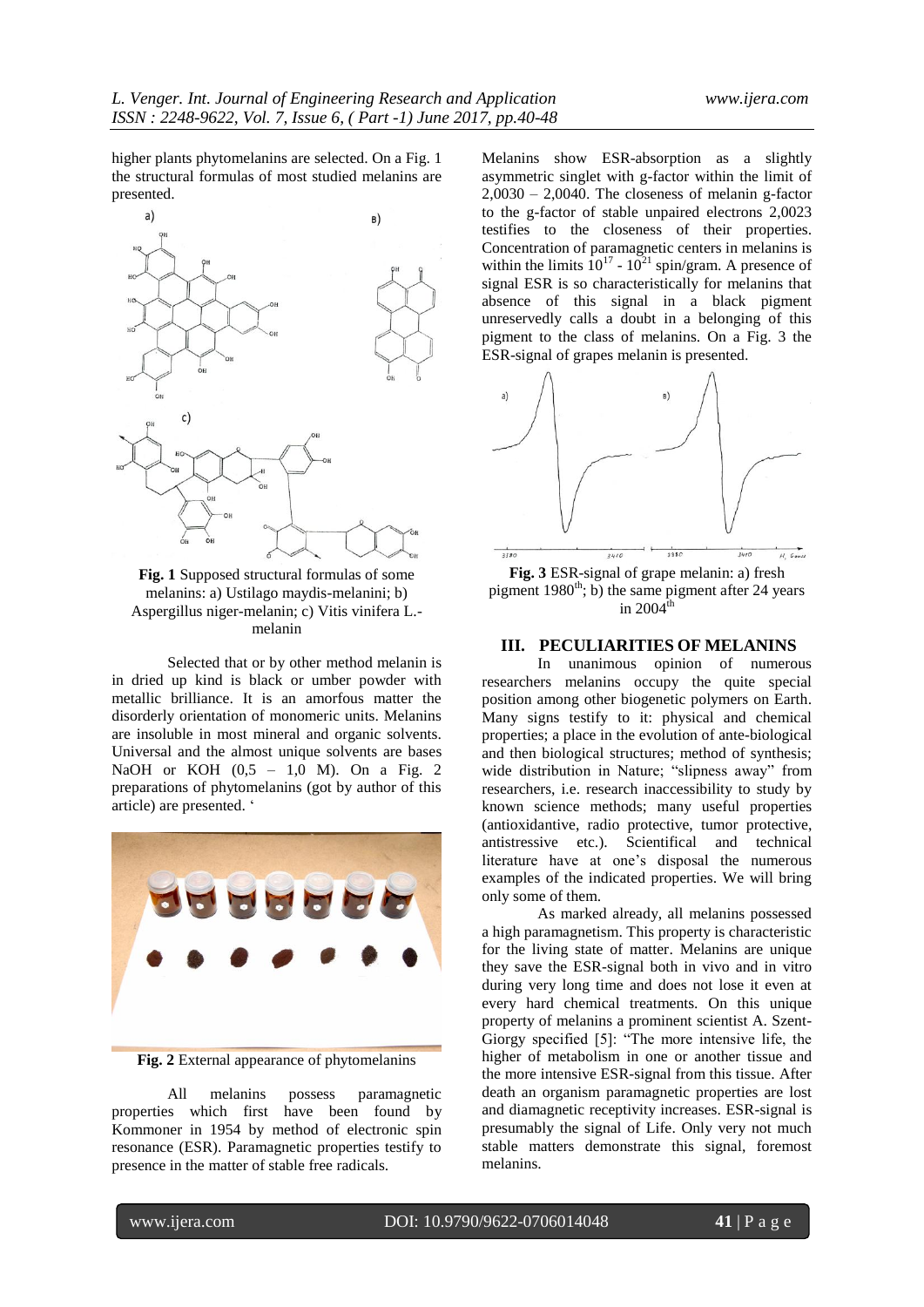Unlike many other pigments melanins were synthesized as very as period of ante-biological evolution, synthesized now and inherent all now living organisms on Earth.

Melaninogenesis is a not permanent process. It is a changeable radical process, strongly oxygen-sensitive, to the peroxides, pH, to the concentration of reagents etc. In Nature are not two identical melanins even if to come from the same precursor. How synthesis melanin in vivo? It remains a mystery.

There is a hypothesis the neuromelanin (melanin of the brain) is a self-organizing polymer. The internal self-organizing straight correlates with the embryonic ripening. Therefore a supposition was done that unique mental endowment ("mind") of every individual has a direct relation to his unique neuromelanin structure.

The concentration melanin in the brain increases as far as advancement on phylogenetic stair arriving at a peak for man.

Melanin is the most universal pigment in living organisms beginning from primitive mushrooms and concluding primates [6, 7]. At vertebral melanin is contained not only in a skin but also in many other vital organs: nervous system, hypophysis, hypothalamus, epiphysis, thyroid, heart, liver, buds, blood, muscles, gonady etc. In the period of embryonic development melanin is present on every stage, beginning from oocytes. Then the pigment concentrates in great quantity in a nervous crest, from which take beginning nervous system, neuroendocrine system, skin etc. Thus it is possible to consider that melanin in living organisms executes some important function exceptionally on the basis of this everywhereness.

Extraordinarily high chemical stability of melanins allows them to remain "chemical fossils". Melanocytes had been found in an unchanging kind in the remains of ichthyosaurus, decapods shrine age of which was calculated in 150 million years [4, 11, 12]. In more late time melanins in abundance had been found in human mummies [13].

Melanin is an extraordinarily steady molecule with high-resistivity to the action of acids, bases, organic and mineral solvents and also to the modern technique of analysis. It does him little accessible for study, by a "black box" (the term is entered by the American scientist from Institute for Study of Consciousness) [14].

All of it did melanin one of interesting and attractive object of scientific research from Aristotle to our days. The most essential results concern to chemistry, biology, pharmacology, enzymology of melanin pigments. Laboratories and research centers are on all continents in many countries of the world. The most complete knowledge about melanin are got Italian professor R.A. Nicolaus.

The row of researchers got major practical results in application of melanin for treatment of such diseases as AIDS [15], Alzheimer's, Parkinson's, other degenerative disorders of this type [16]. On the melanin basis numerous screen are created for protecting from harmful electromagnetic radiation [17].

A large deposit was done by soviet scientists in area of research of microbial melanins [18], phytomelanins [19], grape melanins [20, 21]. On the basis of grape melanin the methods of stabilizing of wines are developed [22, 23]. After the failure at the Chernobylskaya Atomic Station grape melanin was used for cleaning of liquids from radioactive contaminations [24].

But in spite of so deep and comprehensive researches in area of knowledge about melanin still there is a number of inexplicable facts. The numerous scientific articles, as a rule, end with questions which have not any answer in modern science. Main from them are following.

What is the biological role of these pigments?

What is the veritable function of melanins?

What is the function of melanins in internal organs of man and monkey?

Mechanisms of protective function, melanogenesis to the end are not found. Unbelievable stability of melanins in far for living state terms of temperature, γ-radiation, time is not explained.

Therefore R.A. Nicolaus marked that at research of melanins it is necessary to attract new approaches, not only biological, chemical, physical, but also philosophical [25].

In our opinion it is possible to search answers for the put questions only by researching of energy-and-informative properties of these pigments. Possessing such exceptional property as a paramagnetism and by such high quantity of the unpaired electrons melanins participate in those energy-and informative processes which take place in Nature. Presently only two physical theories detailed on a strict scientific basis describe energyand-informative processes. It is a Theory of Physical Vacuum (TPV) and a Theory of Torsion Fields  $(TTF)$  [26, 27, 28, 29]. In opinion of many scientists these theories make the new scientific paradigm of XXI century. Extraordinary in these theories is that they entered in Physics a new kind of interactions, fifth force, long-distance Torsion Field or spin field.

The torsion field possesses many unusual properties. But the most important is that the source of torsion field is spin or quantum analog of angular rotation moment. Exactly this fact supposes a presence the torsion field in melanins and, as result, unusual properties and display of them in the material world. Further we bring analysis some scientific facts in the light of these new theories and present got results. However at the beginning we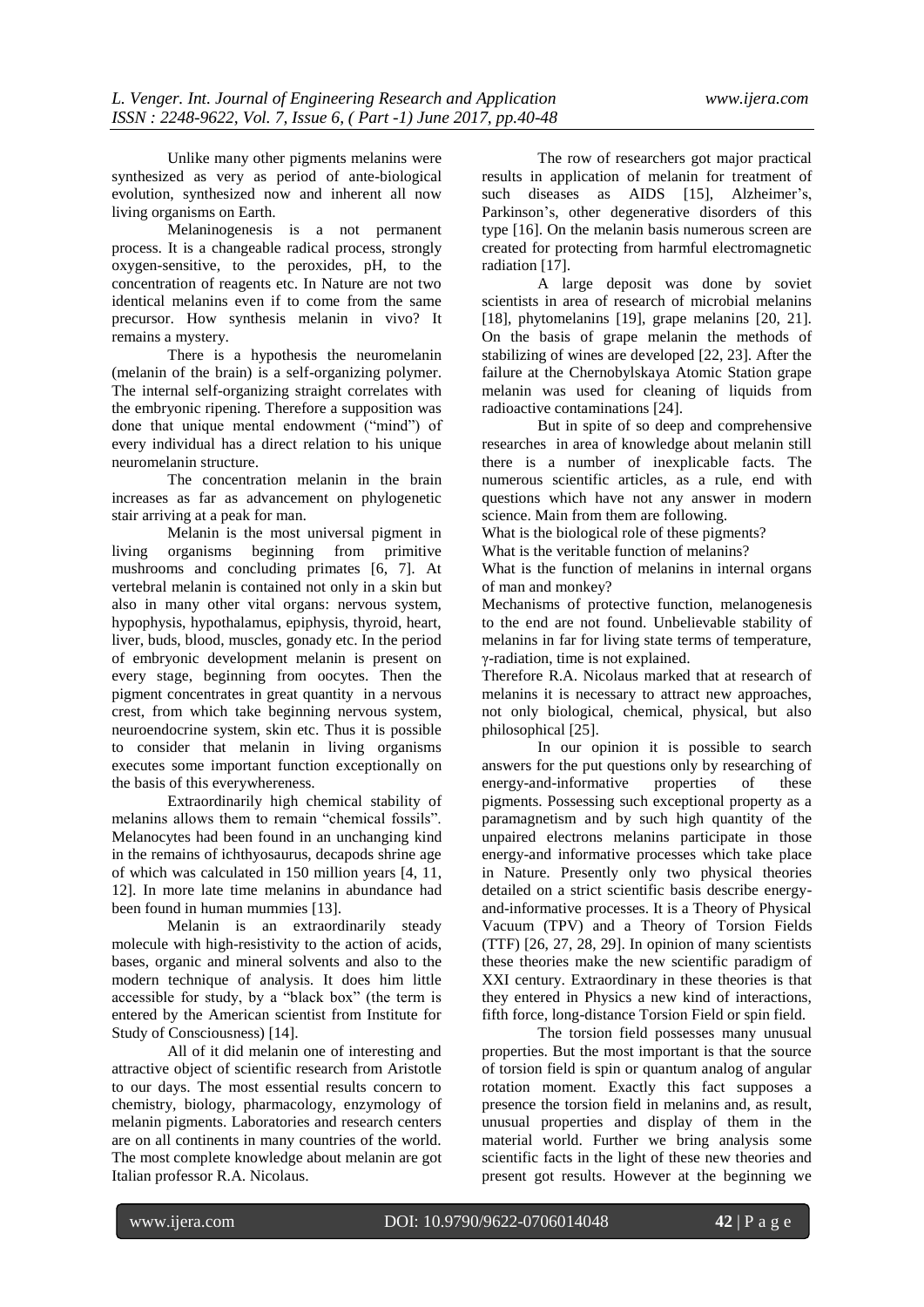short consider some position of new theories which have a direct relation to understanding of such difficult structure as melanin pigment.

# **IV. BASIC POSITIONS OF THEORY OF PHYSICAL VACUUM AND THEORY OF TORSION FIELDS**

TPV proves that surrounding reality is a seven levels hierarchy of different forms of matter existence (Fig. 4). One of these levels is the primary torsion field or informative field, or field of consciousness.

VII Absolute Nothing

| VI | Primary Torsion Field |  |
|----|-----------------------|--|
|    |                       |  |

|  |  | Physical Vacuum |  |
|--|--|-----------------|--|
|  |  |                 |  |

- IV Plasma
- III Gas
- II Liquid
- Solid

**Fig. 4** Seven levels of reality

The source of the torsion field is a classic spin or quantum analog of angular moment of rotation. In macrocosm the source of the torsion fields are rotating masses.

In the surroundings of spinning object the torsion field is distributed as two spatial cones with right and left polarization. Thus the torsion field has axial symmetry unlike the electromagnetic and gravitational fields having central symmetry (Fig.5).



**Fig. 5** Structures of torsion, electromagnetic and gravity fields

The torsion field is quantum whirls of space-time. It carries information without a transfer of energy. Therefore it yet named the informative field or by the field of consciousness.

The torsion fields are right and left depending on direction of spin. They possess highest penetrable ability. Speed of distribution of the torsion fields is equal endlessness.

Unlike electromagnetism the law of similarity operates in the torsion fields: of the some

name charges (parallel spins) attract and the opposite charges (anti parallel spins) push off.

The torsion fields possess "memory". This memory is an exactly orientation of spins. An object sensible to the action of the torsion field is a spin system. The system of spins takes advantage in regard to a size effect as compared to the individual spin of particle. Such system is the original strengthener for small effects of every separate spin. All matters of Nature have the own individual torsion field. Superposition of torsion fields created by the atomic and nuclear spins of every molecule determinates the torsion field in the space around this molecule. The spatial-frequency structure of the torsion fields is determined chemical compositions of molecules and their spatial configurations. Complication and stability of spatial-frequency structure of the torsion fields is major condition for the carriers of information.

In the light of these positions pigment melanin with its high level paramagnetism and unpaired spinning electrons appears as certain special torsion matrix inherent in living matter. The torsion field in space around the melanin molecule is very complicated spatial-frequency structure.

Coming from extraordinary stability of melanins in time it is possible to assert that this structure of torsion fields is also steady in time. It means that melanins can be examined not only as transmitters but also as receivers of information. Presumably melanin is able to receive, accumulate, keep and carry information from the higher levels of reality to the levels of matter. These processes are carried out due to stable lone electrons which are deeply included in the melanin matrix yet at its birth and remain there forever. These electrons are responsible for the paramagnetism and ESR-signal. Probably Nature thus saves and passes "Signal of Life" both in vivo and in vitro in the kingdom of living matter.

# **V. SCIENTIFIC FACTS TESTIFYING TO THE TORSION APPROACHES**

#### **5.1. Melanins as organic catalysts on primitive Ears**

American biophysicist M. Blois was the first who paid regard to melanins as on an organic matrix for processes of chemical evolution [30]. He not only in theory grounded the role of melanin pigments in the processes of synthesis antebiological structures but also experimentally confirmed on the example of-DOPA-melanin participating of free radicals in the processes of polymerization. Moreover in this work he indicated on the priority role of melanins among other important molecules: "It is always risky to consider at our modern understanding of chemical evolution that one biological molecule is more "primitive"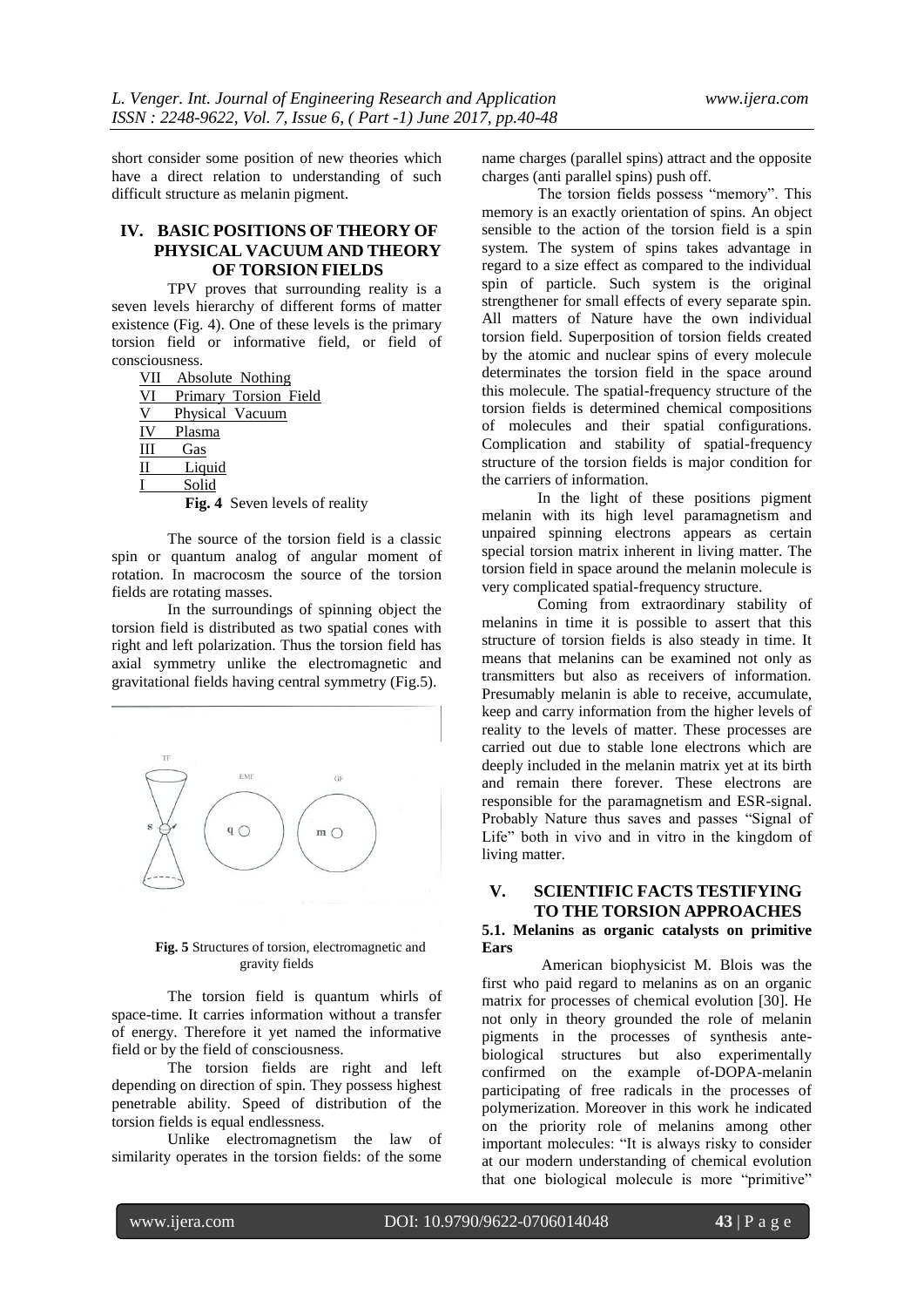than other. And all the same it is not eliminated that on a question: "What polymer did arise up before, protein or DNA?" we will get an answer: "Melanin".<br>The conclusion of the American

conclusion biophysicist was confirmed by Soviet researchers at the study of abiogenous synthesis of peptides in the modeled terms taking place on young Earth in the period of chemical evolution [31, 32].

In these works melanin was examined as a product of "deadlock" synthesis of proteins, enzymes, DNA and similar materials which could not be carried out by reason of too hard terms (UV-, γ-radiation, space rays etc.) on primitive Earth.

Then in the light of TTF melanin can be examined as a matrix in the torsion field of which there is memory about of materials the synthesis of which came to deadlock at one time (Fig. 6).



**Fig. 6** Torsion field of melanin matrix

Due to this memory melanin can be catalyst in the processes of chemical evolution. How does it show its catalyst properties? Coming from the law of similarity it is possible to assert that the melanin matrix, operating through the torsion field, attracts and absorbs any not molecules but only those at which spatial and frequency descriptions are similar to its own. Such materials are amino acids, peptides, sugars, phosphates, purines, pyrimidines and other initial products for synthesis of biopolymers, because memory about them is reliable kept in torsion field of melanin matrix.

At the interaction of torsion fields matrix and precursors there are spin reconstruction at the matter level which execute the role of "trigger-hook" or catalyst which includes the synthesis of biopolymers. The appearing biopolymers are reliably depended by melanin matrix from harmful radiation.

Probably Nature in search of exit from a deadlock on the certain stage of chemical evolution created Melanin. It decided by melanin two tasks simultaneously. At first, it reliably hid and saved information-plan of future biopolymers. Secondly, it created favourable terms for creation of living matter. More information on these questions is contained in the article [33].

#### **5.2. Dominant role of melanins in origin of life**

In obedience to new physical theories origin of life is a key event in the chain of successive transformations of the field form of matter in material form. From these positions the living state can be described as the special correlation between the field form and the material form of matter at fully certain level of reality. Torsion field around material part is the informative constituent of living organism or his biological field (biofield). Thus there is an appropriate question: what must be this correlation in numerical expression? Today it is scarcely possible to give an exact answer on it. However much approximate calculations on the basis of informaciology appear possible.

From informaciology [34] it is known that all space of Universe is in 99,999999% from Information and only in 0,000001% from matter. On that ground it is possible to consider that the main sign of living matter is its highest informative capacity at minimum maintenance of matter. From all known materials having in living organisms only melanins posses a similar sign because they contain in their mass unpaired electrons which create additional field component.

Approximate calculation show that even if to consider that the carriers of information in melanins are only the unpaired electrons then informative and material parts are 99,9999995% and 0,0000005% accordingly. Thus from a point of informative capacity melanin is a key molecule on "turning" stage of evolution when matter and laws of material world begin to play a noticeably role. More complete information on these questions is contained in the article [35].

#### **5.3. Embryogenesis and mechanisms of melanin action**

Embryonic development (embryogenesis) is an aggregate of morphological and physical processes as a result of which the complicated highdifferentiated organism from one primary cell – zigota. Division, growth and differentiation of oosperm and formation in the end of human being it is one of the surprising and intriguing phenomena of biology. Scientists acknowledge there is a number of questions which are distant from decision in modern biology [36]. There are only a few examples here. What is a reason of differentiation of cells?

How is managed embryogenesis?

Why cells of the same organism and having the same genetic material does differ such wide variety typical for human being? As far as development of embryology and accumulation of experimental facts gradually understanding appeared that forming of living organism can't be carried out only under the management of material factor –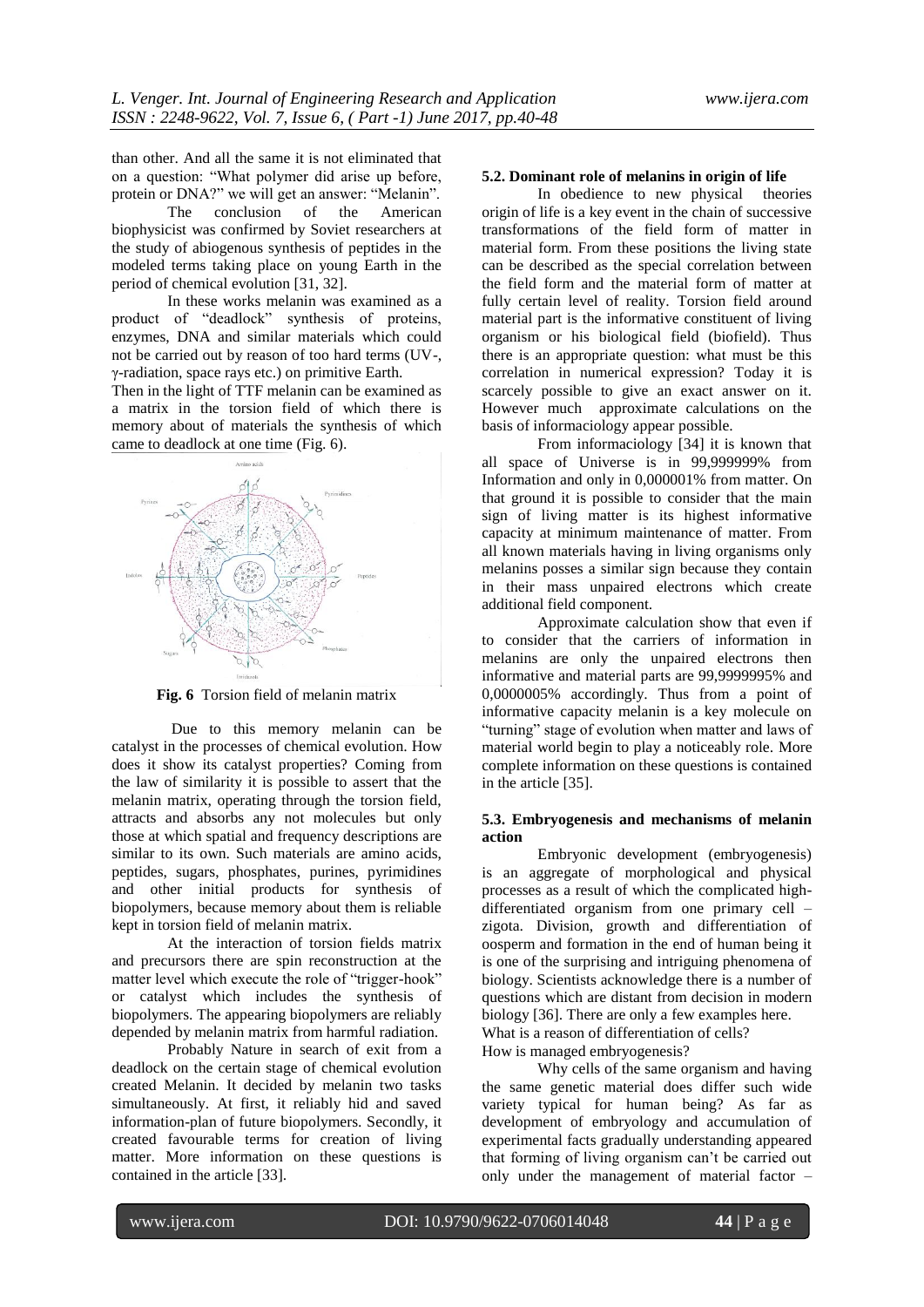gene. Loading on a gene is too great. Therefore assumption about possible participation of the field factor was done. In behalf of the field factor that manages by embryonic development unique experiments of German embryologist H. Drish testified [37]. A decision step in development of the field conception of embryogenesis did Soviet biologist A. Gurvich. He entered concept of the biological (morphogenetic, embryonic) field [38, 39]. Not considering physical nature of the morphogenetic field he formulated its properties fully certainly: long-distance action, attraction and pushing away, symmetric sharp character. It is necessary to underline that all this properties of the morphogenetic field full coincide with long-distance torsion field.

In the theory of embryogenesis the special role is taken epithelial cells [39, 40, 41]. It is known the feature of epithelial cells is very high quantity in them of melanin [14]. In addition in embryology it is well known that on the early stages of embryo development melanocytes are intensively formed. They form large accumulation as a black fat fold. Later from this fold vitally important structure form. It is CNS, spinal cord, thyroid, endocrine system, adrenal glands, skin etc. Thus all vitally important structures originate from melanocytes. We worked out model of embryogenesis on the basis of melanin action mechanisms and presented a row evidences in its behalf [42].

#### **5.4. Melanins, Consciousness, Mind**

At the beginning of the last century N. Bor put an idea that future physics must will be included in itself consciousness as a physical reality. More than 50 years the idea of N. Bor did not find real scientific ground in physics. And only TTF allowed on a strict scientific basis to interpret concept of consciousness, mind, mechanisms of thought and memory[27]: "Consciousness and Thought, and in limit World Mind are presented in Physical Vacuum not abstractly, but through concrete essence Torsion Field… Consciousness as a functional structure includes in itself a spin biological computer – brain and its external part – torsion calculable machine which is the Physical Vacuum polarized on spins in space around the brain".

In TTF it is assumed the external torsion field through the state of some materials of neurons can influence on the state of neurons, processes associate memory, imaginative thought etc. However many author underline that it is not clear what concrete chemical compounds of living organism would participate in the transmission of torsion influences.

On the other in  $80<sup>th</sup>$  of the last century a hypothesis was advanced that neuromelanin functions as the major organizing molecule in living

systems [14]. Authors supposed that melanin was a "reasonable" molecule or transmitter Reason in living organisms. In behalf of this hypothesis they brought a row over of surprising facts. However in subsequent years this hypothesis did not get development. Presently it remains one of the most enigmatic and "narrow" place in vast researches of melanin pigments.

In our view reason of such position consists in ignoring of informative approaches. Interaction Melanin – Mind is beyond an only material problems on two reason. At first, category Mind is more informative than material concept. Secondly, melanin of itself is two levels substance, including organic matrix and informative (torsion) constituent as spinning electrons around. Therefore of research of this hypothesis it is necessary to take into account not only material level but also level of information, i.e. torsion field.

We analyzed this hypothesis from positions of TTF and TPV and got irrefutable proofs in its behalf. Torsion approaches and hypothesis of Barr appeared not only compatible but also mutually complementary each other [46, 47]. We give only two concrete examples.

For example, neuromelanin in this hypothesis appears as trigger, switching and shutting cascades of biochemical reactions. A key factor here is covalent bonds. Unlike ionic bonds, metallic bonds and forces of Van-der-Waals covalent bond is formed by two spinning electrons. Therefore it is more labile and sensitive to the action of torsion fields. At the hit of the external torsion field on neuromelanin there are changes foremost in spins of covalent bonds. As a result of these changes is intramolecular reconstruction of proteins, DNA, amino acid, purines etc. So neuromelanin is possible to switch and shut cascades of biochemical reactions.

Another example is here. As it was marked before new spin structures in space around the brain arose. They are reflected as images in our consciousness (Fig.7).

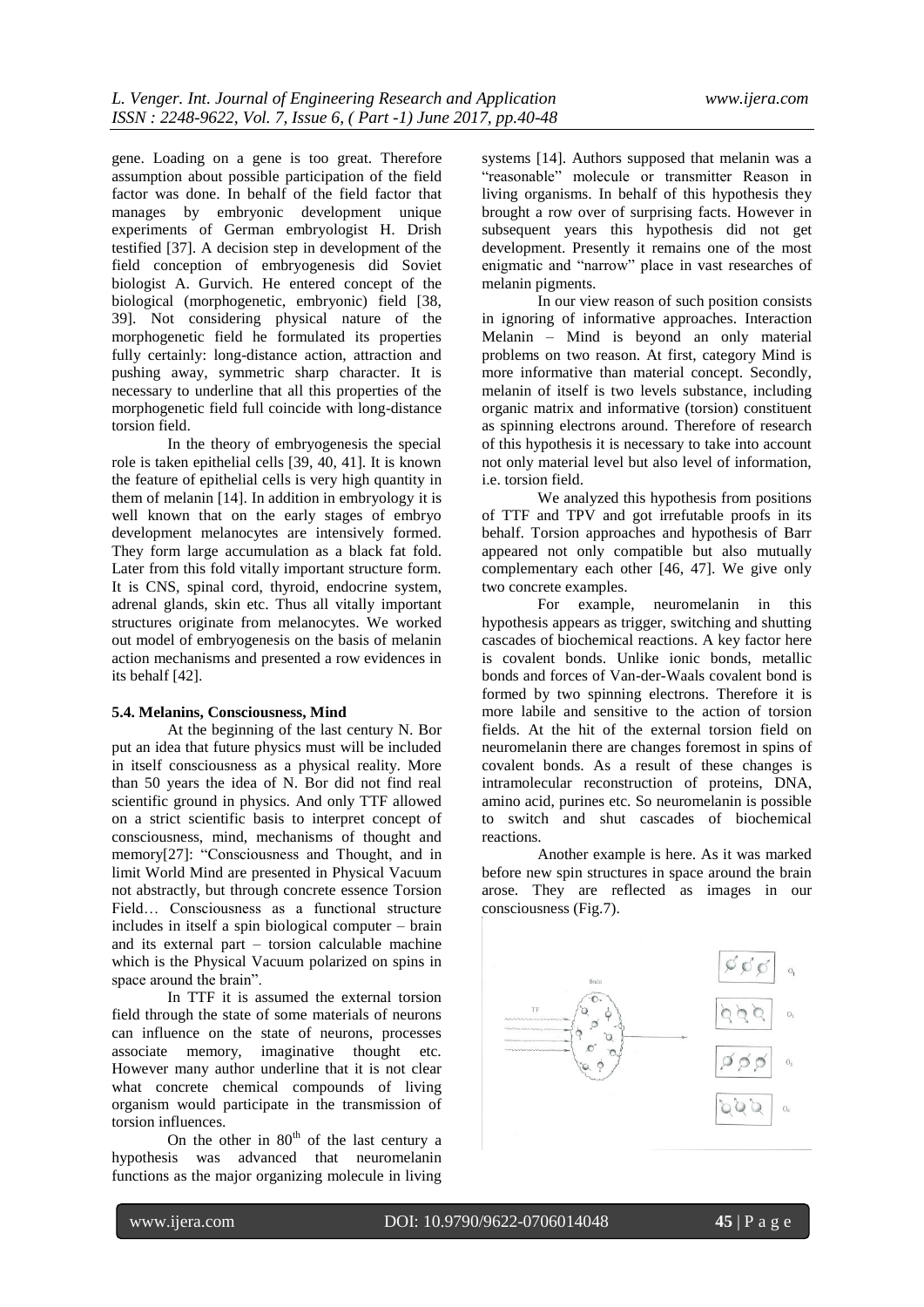**Fig. 7** Interaction neuromelanin with external torsion field.  $O_1$ ,  $O_2$ ,  $O_3$ ,  $O_4$  – reflected images in consciousness

According to TTF these images make our consciousness, provide thought and memory and also can be perceived by other brain. They are also responsible for psychophysical interactions. Then there are all grounds to suppose that a violation of neuromelanin metabolism can result in different diseases. In reality this fact is observed. It is showed that a number of degenerative diseases and psychical disorders are related to exhaustion of neurons and loss by them of melanin [16, 48].

#### **VI. RESULTS OF OWN RESEARCHES**

During a row years the author researches into melanins of higher plants, phytomelanins. As a result technologies of select are developed and preparations of different plants (grape, chestnut, buck-wheat, sunflower, sea-buckthorn, tea, cacao) are selected. A principle possibility of the use of phytomelanins is proved for creation radio protective preparations of medical and prophylactic action, for decontamination of radioactive liquids, for lighting and stabilization of juices and wines. These technologies are executed at level of inventions and fastened Copyright Certificates the USSR [22, 23, 24]. In the subsequent years with the Slovakian colleagues the bioactive fraction of vegetable melanin was selected and investigated [49]. On its basis the product with the commercial name "Matuzalem" was development. This product has medical and prophylactic properties. During the prolong work also some inexplicable phenomena and paradoxes appeared.

For example preparations selected by different authors show different biological activity. They in living organisms work variously in spite of identical physical and chemical indexes. In the environment of experimenters an opinion took root even: "one man – one melanin".

Looking after the medical and prophylactic operating Matuzalem on organism of man allows to draw conclusion that it works at informative level. For one man it treats one, at other – other.

It was found the phytomelanins were able to neutralize (to remove) geo-pathogenic areas [51]. So standing grape melanin on a pathogenic area during an hour removed in complete pathogenic sign. Analogical action was rendered by product Matuzalem.

Within in the frame of existent theories explaining these facts is impossible but by torsion approaches they can be explained enough simply. Possessing a complete spin structure melanin perceives external torsion fields including torsion field (bio field) of one or another operator. These imprints (tracks) are memorized by torsion field of

preparations. In future they will influence on preparations properties.

By method of Gas-Discharge-Visualization [50] we also investigated energy-and-informative properties

of melanins and Matuzalem. Energy-andinformative potentials appeared very high and comparable with the most active and useful to man products such as maternal milk, colostrums, honey,

etc.(Fig.8).



**Fig. 8** GDV-grams of phytomelanins: V. vinifera L. (1), Thea L. (2), C. sativa L. (3), T. cacao L. (4), Heliantus annus L. (5), V. vinifera L. soluble form (6)

Thus distribution of these potentials on the systems and organs considerably excels value for healthy state(Fig.9).



**Fig. 9** Energy-and-informative potential V.vinifera L.-melanin (left) and product Matuzalem (right)

Therefore it is not surprising that Matuzalem itself finds "defects" in organism. In respect of geo pathogenic areas their veritable nature and mechanisms of action are not exposed. According to the set opinion in science about Earth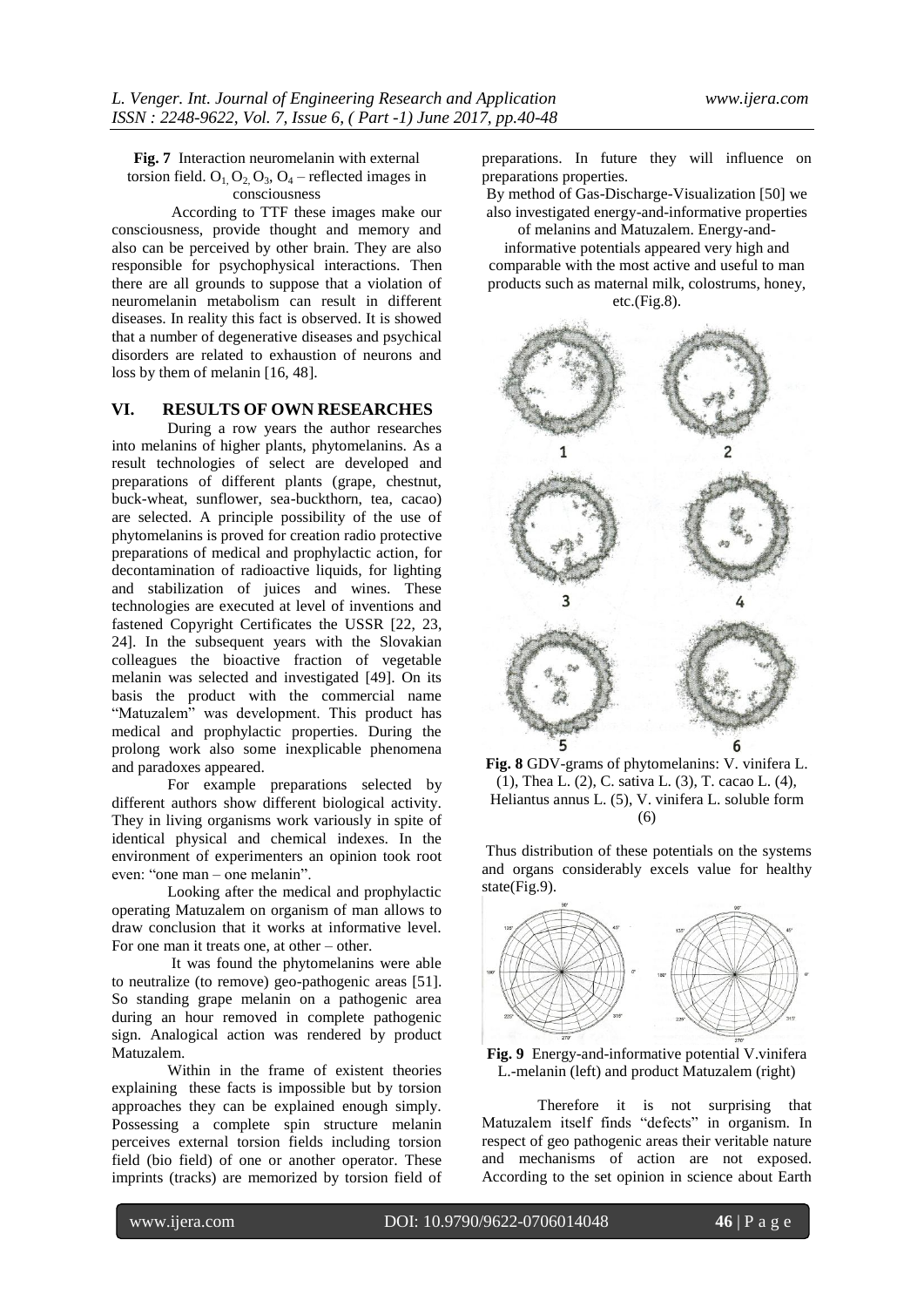there are different types of geo genic energies as a result of its rotation in cosmic space [52]. Dominative value is taken by torsion "energy". Possibility formation of electronic states at atoms in minerals of mountain breeds is not eliminated also [53]. On the other hand most people possess the right torsion field. And only one man on million is with left torsion field [29]. Therefore it is natural to suppose that geo-pathogenic areas are sources of the left torsion field which renders the ruinous operating on living organism. Fully probably that melanins as sources and transmitters of the right torsion field are able to change spin polarization of physical vacuum in geo-pathogenic areas on opposite right which is favourable to living organism.

#### **VII. CONCLUSION**

Pigment melanin is a different material substance including two levels of organization: material and field. Material level is complicated three-dimensional irregular organic matrix built from atoms C, O, H, N, S. Field level is the torsion field around organic matrix the source of which is the system of unpaired spinning electrons belonging exceptionally to melanins. Due to steady system of spins melanin matrix is transmitter of the most complicated structure of torsion field in the wide range of spatial, frequency and temporal characteristics.

Melanin matrix is able to perceive, write down and keep information at the level of its spins and to participate in energy informative processes at all levels of development living matter: from chemical evolution to function of brain and consciousness.

Pigment melanin is an instrument of Nature for storage and distributing Information in the world of living matter. Properties of spin structures and effects of Torsion Fields underlay a basis for action mechanisms of melanin.

On today's TTF and TPV are new and did not get wide distribution in science yet. Therefore pigment melanin continues to remain by surprising, most enigmatic and mysterious biological polymer of Nature.

Melanin possesses a number of unique priceless properties. Therefore it is a gift of Nature to Man, in truth his Diamonds.

#### **REFERENCES**

- [1] L. Venger. Enigmas and mysteries of melanin pigments, *Eniologiya, 4(16),* 2004, 56-63.
- [2] B.J.R. Nicolaus, R.A. Nicolaus. Progress in Physical Chemistry of Melanins. *Scientific Communication I,*  http//www.tightrope.it//nicolaus.
- [3] B.J.R. Nicolaus, R.A.Nicolaus. *Melanins, garbage or biological jevel,* Oral

Communication presented of the VIII Meeting of the European Society for Pigment Cell Research. Sept.  $23 - 26$ , 1998, Prague,<br>Czech Respublic. http//www.tightrope http//www.tightrope it//nicolaus.

- [4] R.A. Nicolaus. *Melanins* (Paris: Hermann, 1968).
- [5] A. Scent-Georgy. *Introduce in molecular biology* (M.: Nauka, 19640.
- [6] [6] T.Sarna. Interaction of melanin with oxygen, *Archivas of Biochemistry and Biophysics, 250(1),* 1980, 140-148.
- [7] I. Menon, M. Haberman. Mechanism of action of melanins, *British Journal of Dermatology, 97,* 1977, 109-112.
- [8] H.Wasserman. Melanin: cutaneous and extracutaneous, *Ethnic Pigmentation*, (Amsterdam: Excerpta Medica, 1974) 133- 150.
- [9] M. Altschule, Z. Hegedus. The importance of studying visceral melanins, *Clinical Pharm. and Therap., 19(2),* 1976, 123-134.
- [10] N.le Douarian. Migration and differention of neural crest cells, *Current Topics in Developmental Biology, 16,* 1980, 31-35.
- [11] F. Daniels, P. Post, B. Jonson, Theories of the role of pigment in the evolution of human races, in *Pigmentation: Its Genesis and Biologic Control,* (New York: Appliton-Century-Crolts, 1972) 14-21.
- [12] H.Wasserman. An holistic concept of ethnic pigmentation, *Ethnic Pigmentation,* (Amsterdam: Excerpta Medica, 1974) 264- 266.
- [13] P. Post, F. Daniels. Histological and histochemical examination of American Indian scalps, mummies and a shrunken head, *American Journal of Physical Anthropology, 30,* 1969, 269-293.
- [14] F.E. Barr, J.S. Saloma, M.J. Buchele. Melanin: The Organising Molecule, *Medical Hypothesis, 11,* 1983, 1-140.
- [15] D.S. Montefiori. Method of inhibiting replication of HIV with woter-soluble melanins, *US Patent. 5, 057, 325, Oct. 15,* 1991.
- [16] D.L. Berliner, R.L. Erwin, D.R. Megel. Theraputic uses of melanin, *US Patent.5, 817, 631, Oct. 6*, 1998.
- [17] J.M. Gallas. Medium incorporating melanin as an absorbing pigment against electromagnetic radiation, *US Patent. 5, 112, 883, May 12,* 1992.
- [18] S. Lyach, R. Ruban, *Nicrobial Melanins* (M.: Nauka, 1972).
- [19] N. Bidzilia. *Free radicals in radiationexposed plants and seed* (K.: Naukova dumka, 1972).

.